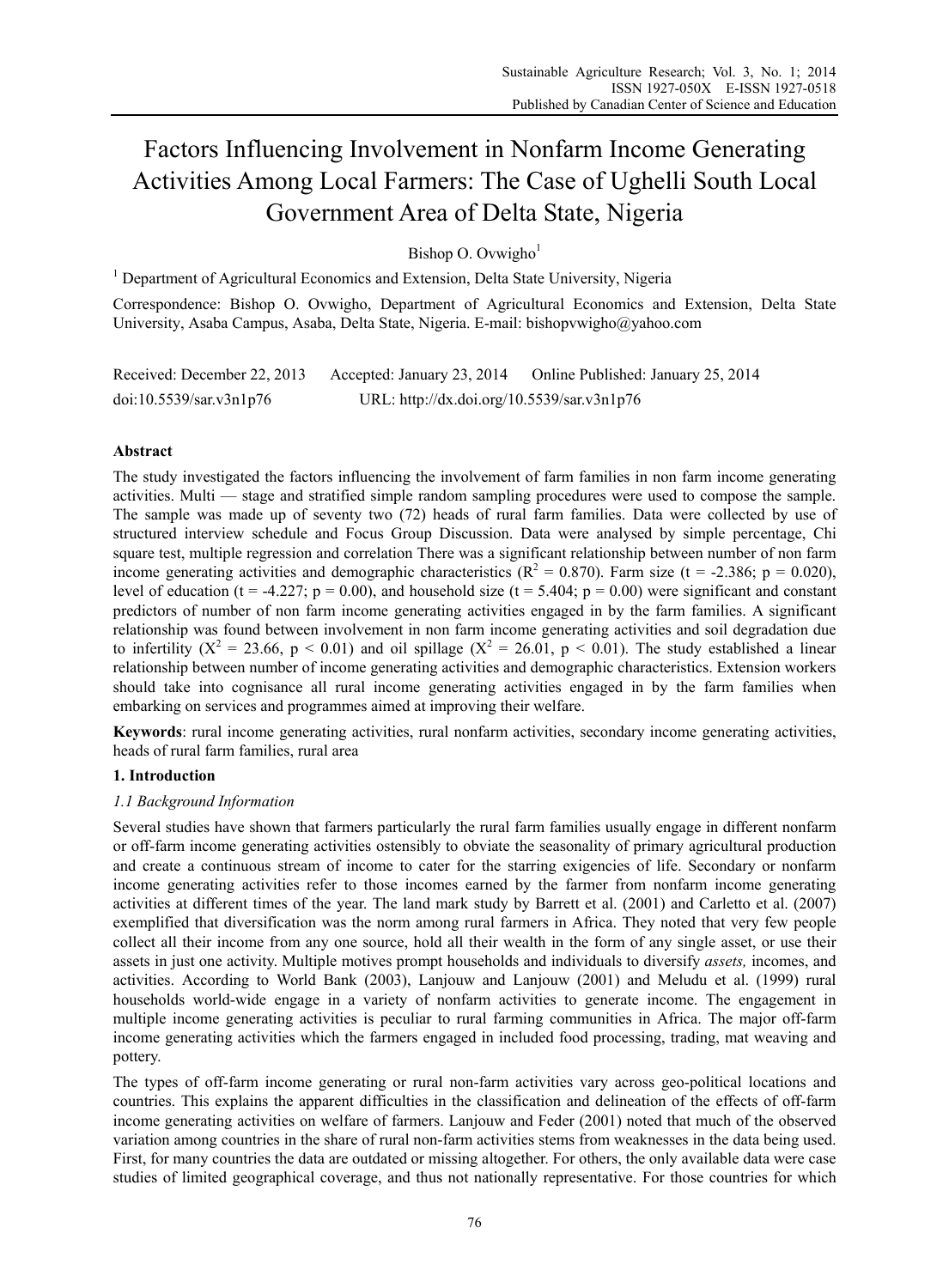employment data were available from population censuses, reported rates were most likely underestimated since they often only accounted for rural non-farm activities when they were the primary occupation. For many rural households, rural non-farm activities were only a secondary or even tertiary source of income, and as such, go unreported in census data. Although an increasing numbers of developing countries carry out nationally representative surveys, the available evidence on rural income shares remains scanty (Lanjouw & Feder, 2001).

The available data indicated the importance of rural non-farm economy. In general, there is considerable variation across countries. For Latin America and the Caribbean, estimates of rural non-farm income shares for rural households range from 22% in Honduras to 59% in Costa Rica and 68% for Haiti (Reardon et al*.*, 2001). For Africa, estimates range between 15%, for Mozambique to 93%, for Namibia (Reardon, 1997). Even more recent data for Eastern Europe and the CIS indicated a range from 31% in Armenia to 68% in Bulgaria (Davis, 2004).

Rural Income Generating Activities (RIGA) covers all the income generating activities in the rural areas. Off-farm or Secondary income generating activities are aspects of RIGA. Thus, it has become a misnomer o use the term occupation to describe the income generating activities of rural farmers. However, it is plausible to describe an individual as a farmer if the predominant income and activity is concerned with primary production (fisheries, crop and livestock husbandry). This is because many rural farmers during data collection usually agreed that they were farmers without mentioning their involvement in off-farm income generating activities.

#### *1.2 Statement of the Problem*

According to Khandker (1995) pervasive poverty affected millions of people in Bangladesh at many levels, and its alleviation required diverse measures. The most important interventions were those which provided employment and income generation opportunities to the rural poor, and enabled them enhance their living standards. The government has made poverty alleviation one of its primary concerns in various development plans and has made continued efforts to obtain foreign assistance in agriculture, forestry, fisheries, education, health and nutrition sectors. Khan (2001) found that rural poverty accounts for nearly 63 percent of poverty worldwide, reaching 90 percent in some countries like Bangladesh, and 65 to 90 percent in sub-Saharan Africa (exceptions to this pattern are several Latin American countries in which poverty is concentrated in urban areas).

Carletto et al. (2007) stated that rural non-farm activities were often countercyclical with agriculture and as such might serve as a consumption smoothing or risk insurance mechanism, particularly when the returns to these activities were not highly-correlated with agricultural returns, and might also absorb excess labour during agricultural off-peak periods. Given the small-scale, informal and home-based nature of some rural non-farm self-employment activities, they were often heralded as a promising strategic complement to agriculture for rural poverty alleviation.

According to Micevska and Rahut (2008) recent research indicated that the rural poor engaged in nonfarm activities, both as a complement to their farm activities and as a substitute for their farm incomes. In some cases, nonfarm employment may be a coping strategy to deal with lack of access to sufficient land or with income shocks in agriculture. In other cases, rural households may find it profitable to reduce their farming activities and engage increasingly in nonfarm employment.

Lanjouw and Lanjouw (2001) and Akinsanmi (1994) reported that rural households in Africa, especially the poor, often lack access to key agricultural inputs and to the markets necessary

to achieve an agricultural-led pathway out of poverty. They noted that in West Africa and farmers were considered to occupy the lowest ranks in society. Their skills do not receive the public recognition accorded those of other professions. People in white-collar jobs often have a higher standard of living than the average farmer. Olaitan (1984) observed that the village farmers who produce the crops sold in urban markets, towns and villages were usually very poor. He remarked that the middlemen appear to be wealthier hence it was financially preferable to be a distributor of farm produce rather than a producer.

The foregoing juxtaposed the inherent poverty among rural farm families in spite of their involvement in multiple income generating activities. Previous studies confirmed that rural farm households engage in several income generating activities but the polemic was tackled from the perspectives of inequality and motives without considering the factors influencing involvement in nonfarm income generating activities by rural poor farmers. For instance, Senadza (2011) found that aggregate nonfarm income increased income inequality among rural households in Ghana. In terms of its components, while non-farm self-employment income reduced income inequality, non-farm wage income increased income inequality.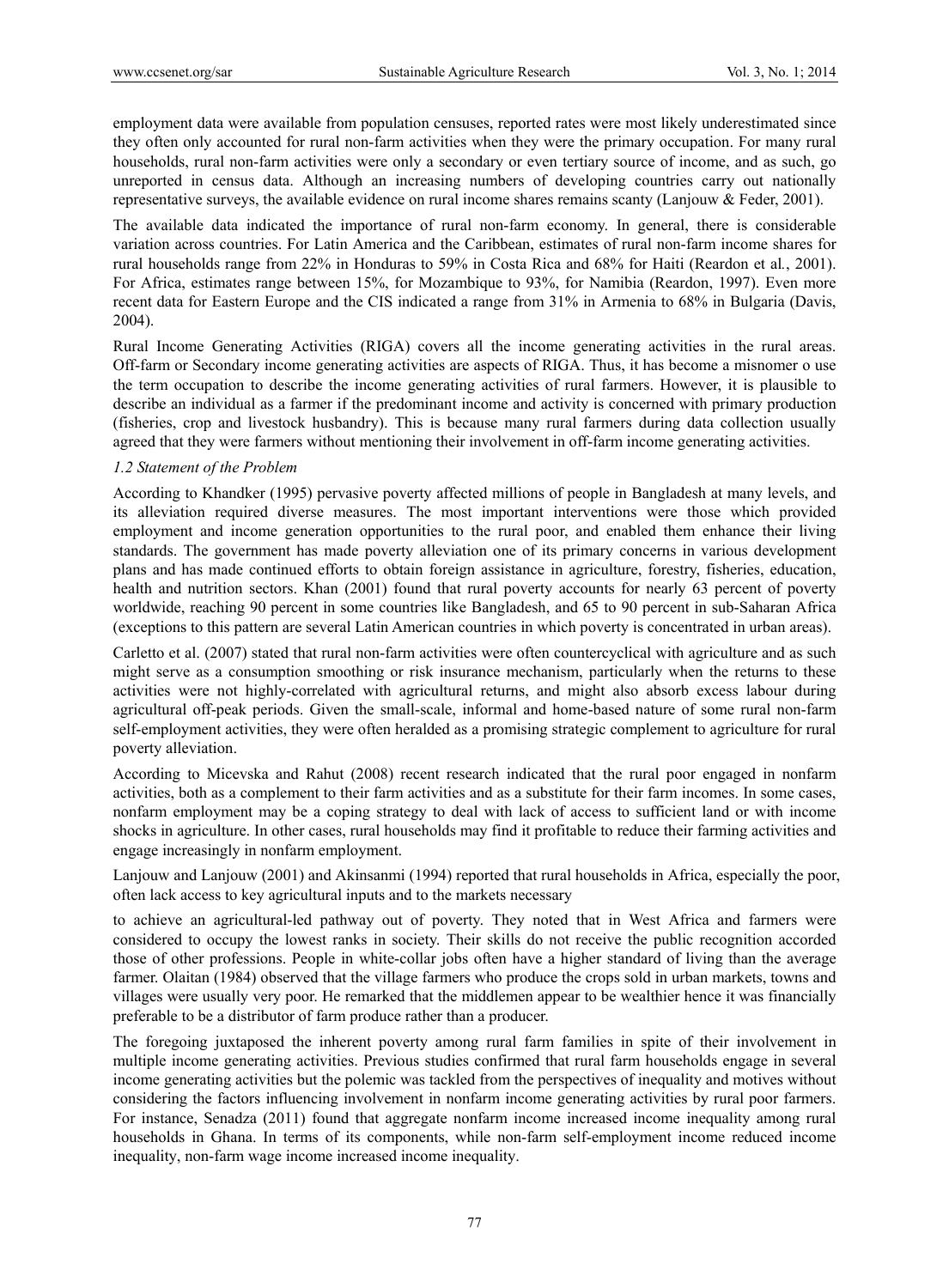Barrett et al. (2001) classified the motives for involvement in nonfarm income generating activities into two sets. The first set of motives comprise what were traditionally termed "push factors": risk reduction, response to diminishing factor returns in any given use, such as family labour supply in the presence of land constraints driven by population pressure and landholdings fragmentation, reaction to crisis or liquidity constraints, high transactions costs that induce households to self-provision in several goods and services. The second set of motives comprise "pull factors": realization of strategic complementarities between activities, such as crop-livestock integration or milling and hog production, specialization according to comparative advantage accorded by superior technologies, skills or endowments.

This study was designed to measure the factors influencing farmers' involvement in nonfarm income generating activities. The specific objectives were to:

- i. Describe the demographic characteristics of the respondents;
- ii. Collate the secondary income generating activities of rural farm families in the study area;
- iii. Ascertain the relationship between number of secondary income generating activities and demographic characteristics of the respondents; and
- iv. Investigate the influence of soil degradation on number of secondary income generating activities.

# **2. Methodology**

# *2.1 Description of the Study Area*

Ughelli South Local Government Area is one of the twenty five (25) Local Government Areas in Delta State, Nigeria. Its headquarters are in the city of Otujeremi. It has an area of 786 km² and a population of 213,576 at the 2006 census. Delta State lies roughly between longitudes  $5\hat{A}^{\circ}00$  and  $6\hat{A}^{\circ}45'E$  and latitudes  $5\hat{A}^{\circ}00$  and  $6\hat{A}^{\circ}30'N$ . It has a total land area of 16,842 sq. km. The states bordering Delta State are Edo to the north, Ondo to the northwest, Anambra to the east and Bayelsa and Rivers to the southeast. On its southern flank is 160 km of the coastline of the Bight of Benin (Wikipedia, 2013).

#### *2.2 Sampling Procedure and Sample Size*

Multi — stage and stratified simple random sampling procedures were used to compose the sample. In the first stage, three (Ughievwen, Ewu and Olomu) out of the six clans in the Local Government Area were randomly selected. The second stage involved delineation of the rural areas. The rural areas were identified using the degree of rurality stratification measures as suggested by Ovwigho and Ifie, (2009). Towns and villages which do not have the presence of a public secondary School, maternity/clinic/hospital, hotel accommodation, police station, modern market and communication facilities were regarded as rural areas. Thirty three (33) rural areas were identified from the three clans based on these criteria. The surveys were carried out in these areas only. The third stage involved collation of the sampling frame which consisted of seven hundred and twenty (720) registered farmers. Ten per cent of the registered famers which corresponded to Ughievwen (30), Ewu (22) and Olomu (20) were randomly selected. Thus the sample was made up of seventy two (72) heads of rural farm families.

# *2.3 Method of Data Collection*

Structured interview schedule and Focus Group Discussion were used in data collection. The interview schedule measured socio-economic characteristics, nonfarm income generating activities, and influence of land degradation on income activities. In the latter, respondents were asked to indicate if land degradation in the form of erosion/flood, soil infertility, over grazing, bush burning and oil spillage have prompted them to engage in nonfarm income generating activities.

#### *2.4 Measurement of Variables*

A list of **s**econdary income generating activities in the study area was collated from pre-research survey and farmers were asked to indicate the ones they were engaged in as nonfarm or off-farm means of livelihood. Farm size was measured by the number of plots (100 ft by 50 ft or 30.48 m by 15.24 m); level of education was measured by the number of years spent in formal education; membership of cooperative society was measured by yes (1) or no (2) dichotomous response; household size was measured by the number of persons living in the household; and farming experience and age were measured in years. Soil degradation factors which cause the involvement of the farmers in multiple income generating activities were measured by yes (1) or no (2) dichotomy in the study area most of the farmers were illiterate and made use of plots in delineating farm size. A plot was converted to 0.05 hectares.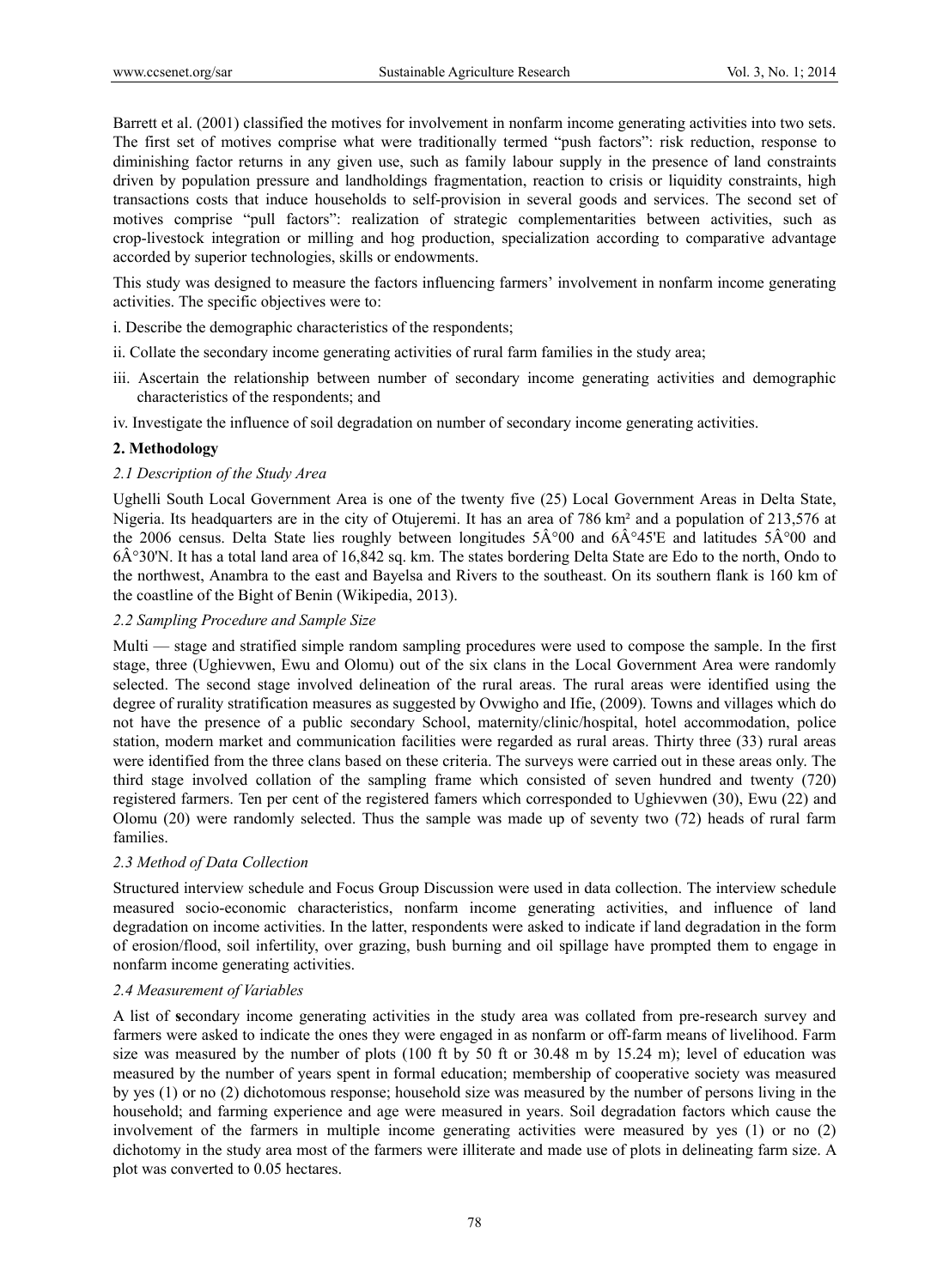### *2.5 Method of Data Analysis*

The Statistical Package for Social Scientists (SPSS Version 20) was used in data analysis. Percentage and mean were used to analyse the demographic characteristics. Multiple correlation and regression analyses were used to achieve the relationship between number of income generating activities and demographic characteristics. Pearson's Chi square test was used to analyse the influence of soil degradation on number of income generating activities.

# **3. Results and Discussion**

### *3.1 Demographic Characteristics of Respondents*

The demographic characteristics of the respondents were presented in Table 1.

| Demographic Characteristics       | N  | Mean             | Std. Deviation | Variance |
|-----------------------------------|----|------------------|----------------|----------|
| Farm size (Ha)                    | 72 | 0.9160           | 0.42533        | 0.181    |
| Level of education (years)        | 72 | $12 \text{ yrs}$ | 3.75978        | 14.136   |
| Membership of cooperative society | 72 | 1.00             | 0.50039        | 0.250    |
| Household size                    | 72 | 6                | 2.80718        | 7.880    |
| Farming experience (years)        | 72 | 17               | 5.82167        | 33.892   |
| Age (years)                       | 72 | 46               | 9.93704        | 98.746   |
| Valid N listwise                  | 72 |                  |                |          |

|  |  | Table 1. Description of demographic characteristics of respondents |
|--|--|--------------------------------------------------------------------|
|  |  |                                                                    |

The mean farm size was about 18 plots equivalent of 0.9160 ha. In Nigeria, the rural farms are characterised by small scattered farm holdings. The mean year of education was about 12 years. This meant that majority of the respondents had secondary education. Membership of cooperative society was 55.60% or 1 per respondent. The mean household size, farming experience and age were 6 family members, 17 years and 46 years respectively.

#### *3.2 Nonfarm Income Generating Activities*

The types of nonfarm or secondary income generating activities engaged in by the respondents were presented in Table 2. The average number of secondary income generating activities engaged in by a farmer was found to be approximately 3. The predominant secondary income generating activities were casual labour (52.78%), fish traps/baskets weaving (38.89%), transportation business (29.17%), hunting game animals (25.00%), traditional dancing/singing (20.83%), lumbering/fuel wood vendor (15.28%), and night guards (13.89%).

These findings support the views of Oladeji (2007) and Okoye (1995) that even though farming was the predominant activity in most rural areas, farmers usually engage in supplementary or complementary activities during off-season periods. These supplementary activities include weaving, smithery, tannery, basketry, mat-making, carving, brass casting, wine tapping, hair dressing, petty trading, medical practice, driving, money lending, bicycle and shoe repairing. In this study, it was found that some of these nonfarm income generating activities were carried out simultaneously during farming season while others were carried out only during off-season periods. For example hunting game animals, dancing and singing, local pomade preparation, night guard, fruit gathering, casual labour, rubber tapping, palm wine tapping and processing, lumbering/fuel wood vendor, and casual labour were carried out simultaneously with farming activities. Other nonfarm income generating activities including brick layer, cement block moulding, transportation business, fish traps/baskets weaving, local gin distillation, carpentry and sculptural designs were mostly carried out during off-seasons.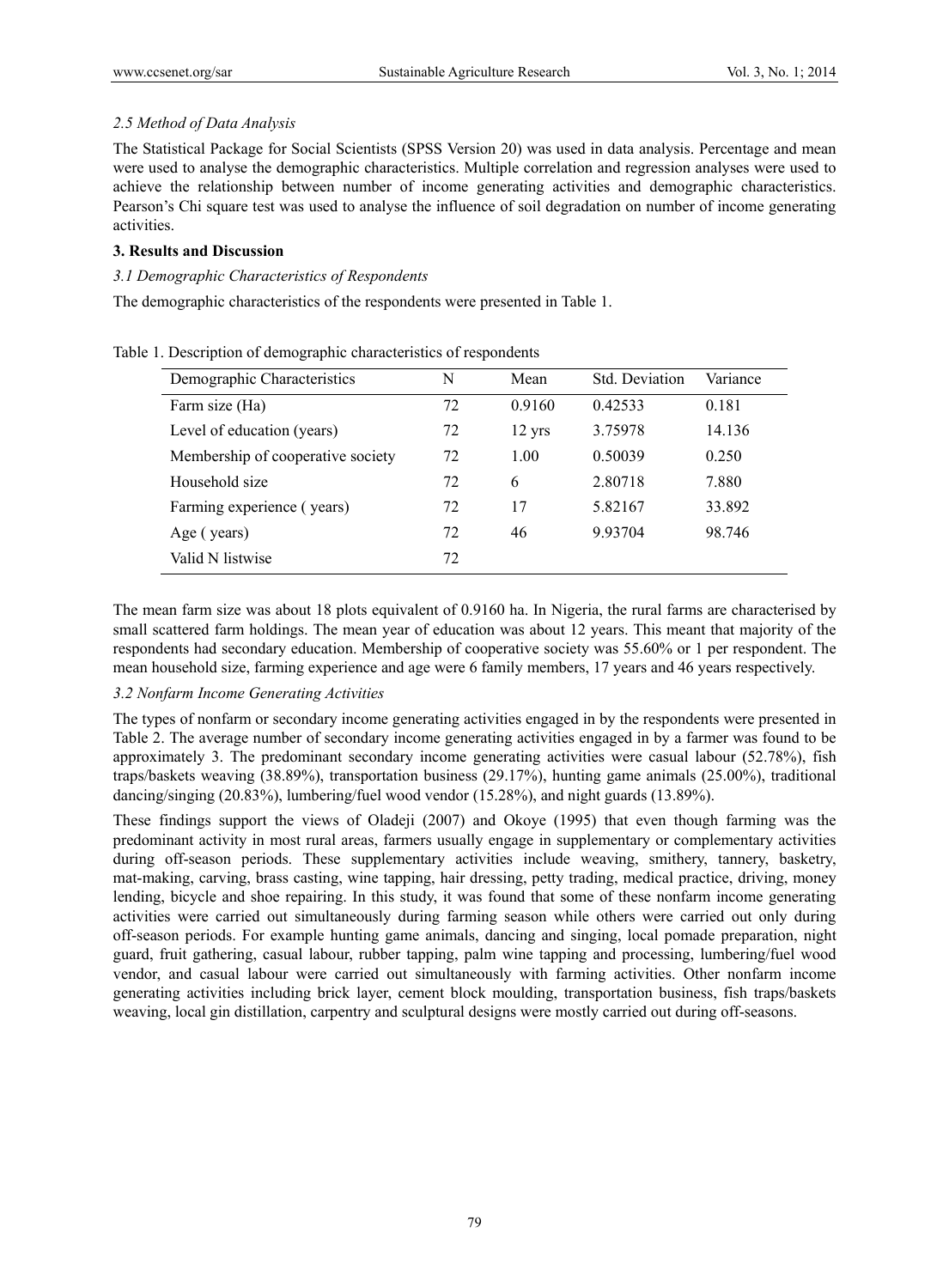| S/N            | Type of Secondary Income Generating Activities | No(Yes)        | Per cent |
|----------------|------------------------------------------------|----------------|----------|
| $\mathbf{1}$   | Brick layer                                    | 7              | 9.72     |
| $\overline{c}$ | <b>Cement Block Moulding</b>                   | 5              | 6.94     |
| 3              | Petty trading/hawking of Agricultural Produce  | 8              | 11.11    |
| 4              | Sedentary palm kernel cracking                 | $\overline{2}$ | 2.78     |
| 5              | Fish traps/baskets weaving                     | 28             | 38.89    |
| 6              | Cane chair weaving                             | $\mathbf{1}$   | 1.39     |
| 7              | Traditional Orthopaedic Doctor                 | $\overline{2}$ | 2.78     |
| 8              | <b>Transportation business</b>                 | 21             | 29.17    |
| 9              | Local gin distillation                         | 3              | 4.17     |
| 10             | Contractor                                     | 7              | 9.72     |
| 11             | Palm oil processing                            | 9              | 12.50    |
| 12             | Rubber tapping                                 | $\mathbf{1}$   | 1.39     |
| 13             | Rubber processing                              | $\mathbf{1}$   | 1.39     |
| 14             | Casual Labour                                  | 38             | 52.78    |
| 15             | Fruit gathering                                | 7              | 9.72     |
| 16             | Night guards                                   | 10             | 13.89    |
| 17             | Palm wine tapping                              | 5              | 6.94     |
| 18             | Divination/traditional medicine/massaging      | $\overline{4}$ | 5.56     |
| 19             | Lumbering/fuel wood vendor                     | 11             | 15.28    |
| 20             | Carpentry                                      | 3              | 4.17     |
| 21             | Hunting game animal                            | 18             | 25.00    |
| 22             | Canoe carving                                  | 3              |          |
| 23             | Sculptural design                              | $\mathbf{1}$   | 1.39     |
| 24             | <b>Traditional Dancing/Singing</b>             | 15             | 20.83    |
| 25             | Making of local pomade                         | $\overline{2}$ | 2.78     |
|                | Average number of income generating activities | 2.94           |          |

|  |  | Table 2. Distribution of secondary income generating activities among respondents |
|--|--|-----------------------------------------------------------------------------------|
|  |  |                                                                                   |

Though the respondents claimed farming as occupation it was difficult to establish a persons' occupation as farming because of the numerous income generating activities carried out by farmers all year round in the study area. The problems of developing a data base for rural income generating activities were compounded by population censuses which collect information only on the primary occupation, with consequent under reporting of secondary activities (Carletto et al., 2007). In Bangladesh, the commonest non farm income generating activities among the rural women were pisiculture, grocery, basket/rope making, leather goods making, vegetable/fish selling, saree/utensil selling, rice husking, tailoring and bakery (Parvin et al., 2004). In a similar study Oladeji (2007) identified eighteen secondary income generating activities in Imo State of Nigeria. These included basket weaving, food vendor, hair plaiting, petty trading, tailoring, collection of forest products, hired labour, black smithing, clothes weaving, carpentry, palm-tapping, welding, barbing, teaching, motor cycle (Okada) riding, brick layer, traditional medicine and transportation. Oladeji et al. (2006) identified hair plaiting, hired labour, soap making, milk processing and mat weaving as the major secondary income generating activities among Fulani women in Oyo State of Nigeria.

This study was quite unique in that local orthopaedic Doctor (setting of broken bones and massaging), traditional dancing/singing, sedentary palm kernel cracking, canoe carving, cement block moulding and divination have not been found as nonfarm income generating activities among farmers by other researchers on this subject. Ovwigho and Ifie (2009) admonished that it was more plausible to use the term income generating activities instead of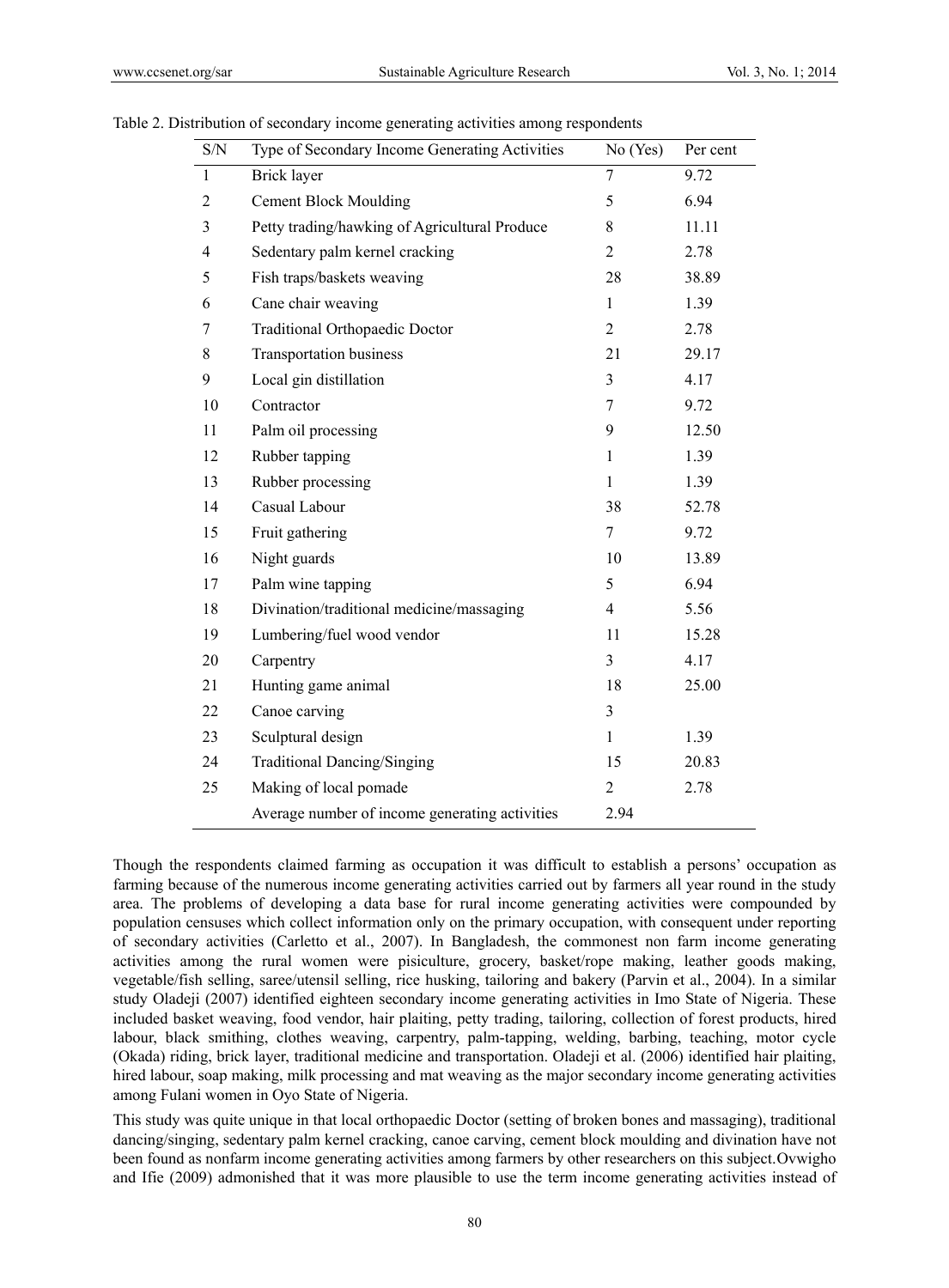occupation to describe the jobs done by rural peoples. This was because rural people engaged in more than one income generating activities because of the large scale subsistence and seasonality of agricultural production. In the view expressed by Carletto et al. (2007) the outcome of economic growth on the agricultural and rural non-farm (RNF) sector cannot be determined a priori. It was therefore useful, when thinking about rural development, to think of the full range of rural income generating activities (RIGA), both agricultural and non agricultural, carried out by rural households. This could allow an understanding of the relationship between the various economic activities that take place in the rural space and of their implications for economic growth and poverty reduction. From a policy perspective, the challenge was how to assure that the growth of the RNF "sector" could best be harnessed to the advantage of poor rural households and how to identify the mechanisms to best exploit synergies across agricultural and non agricultural sectors. The crux of the study, therefore, was to stimulate development intervention agencies to develop strategies for harnessing rural income generating activities for benefits of the rural farmers.

#### *3.3 Number of Secondary Income Generating Activities and Demographic Characteristics*

The relationship between number of income generating activities and selected demographic characteristics were analysed and presented in Tables 3 and 4.

| Model                             | Unstandardized<br>Coefficients |            | Standardized<br>Coefficients | T        | Sig. |
|-----------------------------------|--------------------------------|------------|------------------------------|----------|------|
|                                   | B                              | Std. Error | Beta                         |          |      |
| (Constant)                        | 2.391                          | 1.040      |                              | 2.300    | .025 |
| Farm size                         | $-923$                         | 0.387      | $-168$                       | $-2.386$ | .020 |
| Level of Education                | $-222$                         | .052       | $-.357$                      | $-4.227$ | .000 |
| Membership of cooperative society | .423                           | .297       | .091                         | 1.424    | .159 |
| Household size                    | .290                           | .054       | .349                         | 5.404    | .000 |
| Farming Experience                | .024                           | .028       | .059                         | .831     | .409 |
| Age                               | .025                           | .016       | .104                         | 1.582    | .118 |

Table 3. Coefficients of the multiple regression analysis

 $R^2 = 0.870$ .

a. Dependent Variable: Number of nonfarm income generating activities.

Table 4. Multiple correlations between number of income generating activities and selected demographic characteristics

| Variables                       | Var 1       | Var 2                 | Var 3                   | Var 4                | Var 5        | Var 6                 | Var 7 |
|---------------------------------|-------------|-----------------------|-------------------------|----------------------|--------------|-----------------------|-------|
| Var 1 Income Gen Activities     | 1.00        |                       |                         |                      |              |                       |       |
| Var 2 Farm Size                 | $-0.723$ ** | 1.00                  |                         |                      |              |                       |       |
| Var 3 Education                 | $-0.848$ ** | $0.752$ <sup>**</sup> | 1.00                    |                      |              |                       |       |
| Var 4 Cooperative               | $0.684***$  | $-0.557$ **           | $-0.645$ **             | 1.00                 |              |                       |       |
| Var <sub>5</sub> Household size | $0.790***$  |                       | $-0.447$ ** $-0.622$ ** | $0.531***$           | 1.00         |                       |       |
| Var 6 Experience                | $0.707***$  | $-0.586$ **           | $-0.656^*$              | $0.473***$           | $0.590^{**}$ | 1.00                  |       |
| Var 7 Age                       | $.647**$    | $-0.445***$           |                         | $-0.487$ $0.543$ $*$ | $0.593***$   | $0.651$ <sup>**</sup> | 1.00  |

\*\* correlations are significant at 0.01 ( 2 tailed test).

The multiple regression analysis showed that there was a significant relationship between the number of income generating activities and demographic characteristics ( $R^2 = 0.870$ ). This meant that all the independent variables were good predictors of number of income generating activities of the rural farm families. However, in Table 3, farm size (t= -2.386; p = 0.020), level of education (t = -4.227; p = 0.00), and household size (t = 5.404; p = 0.00) were significant and constant predictors of number of income generating activities engaged in by the farm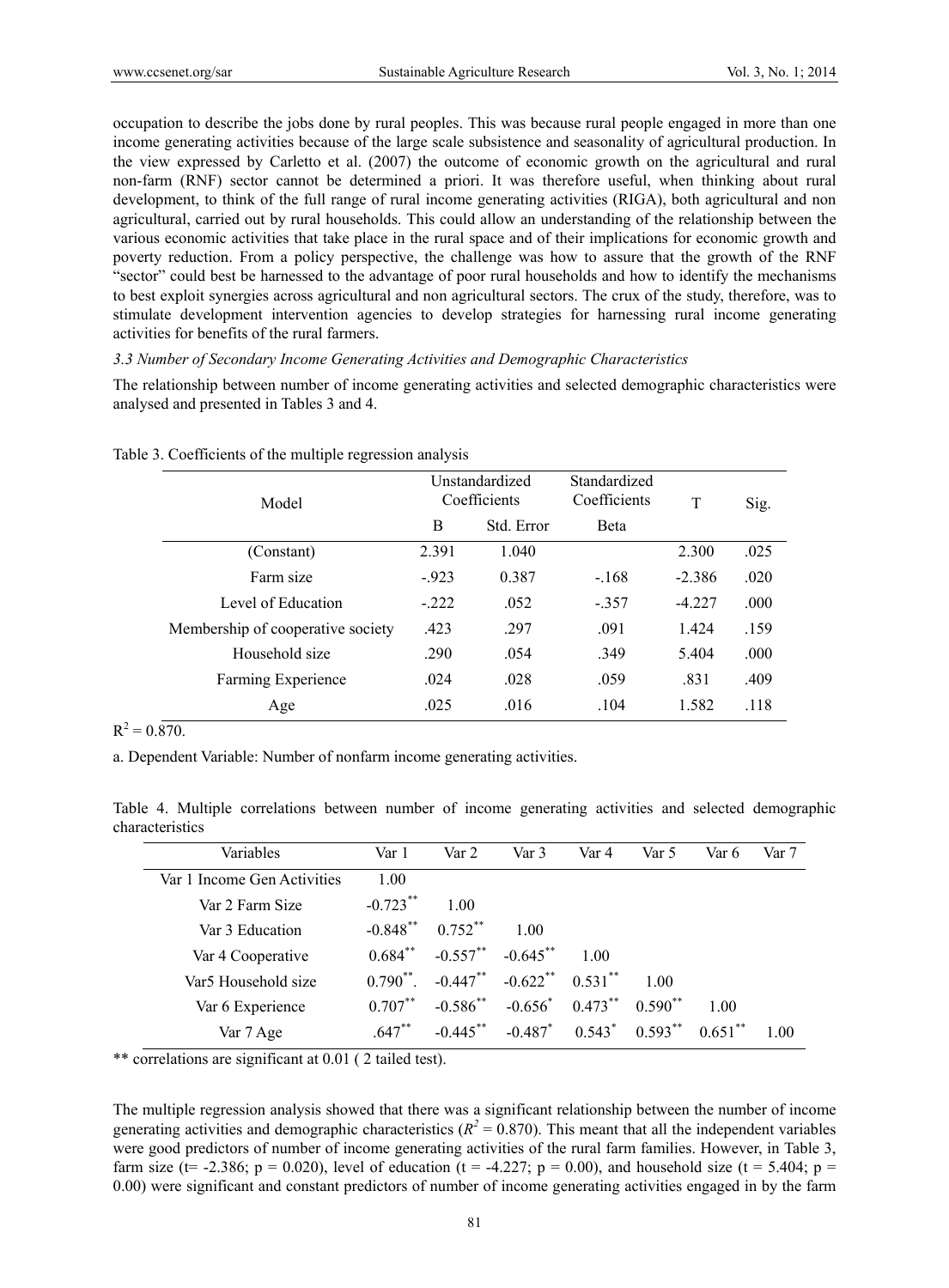families. The correlations between all the variables were presented in Table 4. There was a significant and negative correlations between number of income generating activities, farm size  $(r = -0.723)$  and level of education ( $r = -0.848$ ). There was positive and significant relationship between number of income generating activities and household size  $(r = 0.790)$ .

Barrett et al. (2001), Kydd (2002), Reardon et al. (2006) and Wanyama (2010) and Senadza (2011) stated that income diversification among farmers involved adding income-generating activities including livestock, crop, non-farm and off-farm activities. They indicated that the activities generate a set of income portfolios with different degrees of risk, expected returns, liquidity and seasonality. The processes involved allocation of household productive assets among different income generating activities.

It was found that the smaller the farm size and lower the level of education of the farmer, the higher the numbers of nonfarm income generating activities of the farmer. These findings support the views of Reardon et al. (2001) that nonfarm activities seems to offer a pathway out of poverty if nonfarm opportunities could be seized by the rural poor. Zezza et al. (2007) noted that governments and donor agencies are attempting to tackle the non income dimensions of poverty through education and access to basic amenities.

The study also vindicates that the higher the household size, higher is the number of nonfarm income generating activities. The latter has a great implication for farm families in rural Africa where population control is a matter of semantics and where children are used for farm labour. Micevska and Rahut (2008) concluded that household assets, household characteristics, and location characteristics played important roles in explaining participation in nonfarm activities..

# *3.4 Number of Secondary Income Generating Activities and Land Degradation*

The respondents were ask to tick yes or no against five causes of soil degradation which prompted their involvement in multiple income generating activities. The relationship was analysed by the use of Pearson Chi square test and presented in Table 5. A significant relationship was found between number of nonfarm income generating activities and soil degradation due to soil infertility ( $X^2 = 23.66$ , r = 0.57, p = 0.009), crude oil spillage ( $X^2 = 26.01$ ,  $r = 0.60$ ,  $p = 0.004$ ), and bush burning ( $X^2 = 48.31$ ,  $r = 0.82$ ,  $p = 0.000$ ). Effects of soil degradation due to erosion/flood ( $X^2 = 15.45$ , r = 0.46. p = 0.116), and overgrazing ( $X^2 = 7.34$ , r = 0.32, p = 0.693) were not significant. The study area is not prone to overgrazing and perennial erosion/flood.

| Variables                                                                                        | Chi Square | Cramer's V | Significant |
|--------------------------------------------------------------------------------------------------|------------|------------|-------------|
| Effect of soil degradation due to infertility on<br>multiple income generating activities        | 23.66      | 0.57       | 0.009       |
| Effect of soil degradation due to crude oil<br>spillage on multiple income generating activities | 26.01      | 0.60       | 0.004       |
| Effect of soil degradation due erosion/flood on<br>multiple income generating activities         | 1545       | 0.46       | 0116        |
| Effect of soil degradation due to bush burning<br>on multiple income generating activities       | 48 31      | 0.82       | 0.000       |
| Effect of soil degradation due to overgrazing on<br>multiple income generating activities        | 734        | 0.32       | 0.693       |

Table 5. Relationship between number of income generating activities and soil degradation

Soil degradation made majority of the farmers to engage in multiple income generating activities ostensibly to obviate the short fall in income during the off-farming season. The number of income generating activities is positively related to the frequency and degree of land degradation. The soil degradation influence on the number of secondary income generating activities is intrinsically related to the push factor motives described by Barrett et al. (2001).

Olawoye (2001), Oladeji (2007), and Shiferaw and Holden (2001) explained that in many agriculture-based poor economies soil erosion and degradation of agricultural land present a threat to food security. They maintained that declining per capita, availability of cultivable land, accompanied by lack of technologies for intensification of land use, force rural people to either expand farming into marginal erodible slopes or the remaining forest. Oladeji (2007) found that land degradation changes led to decrease in crop planting and in gathering of forest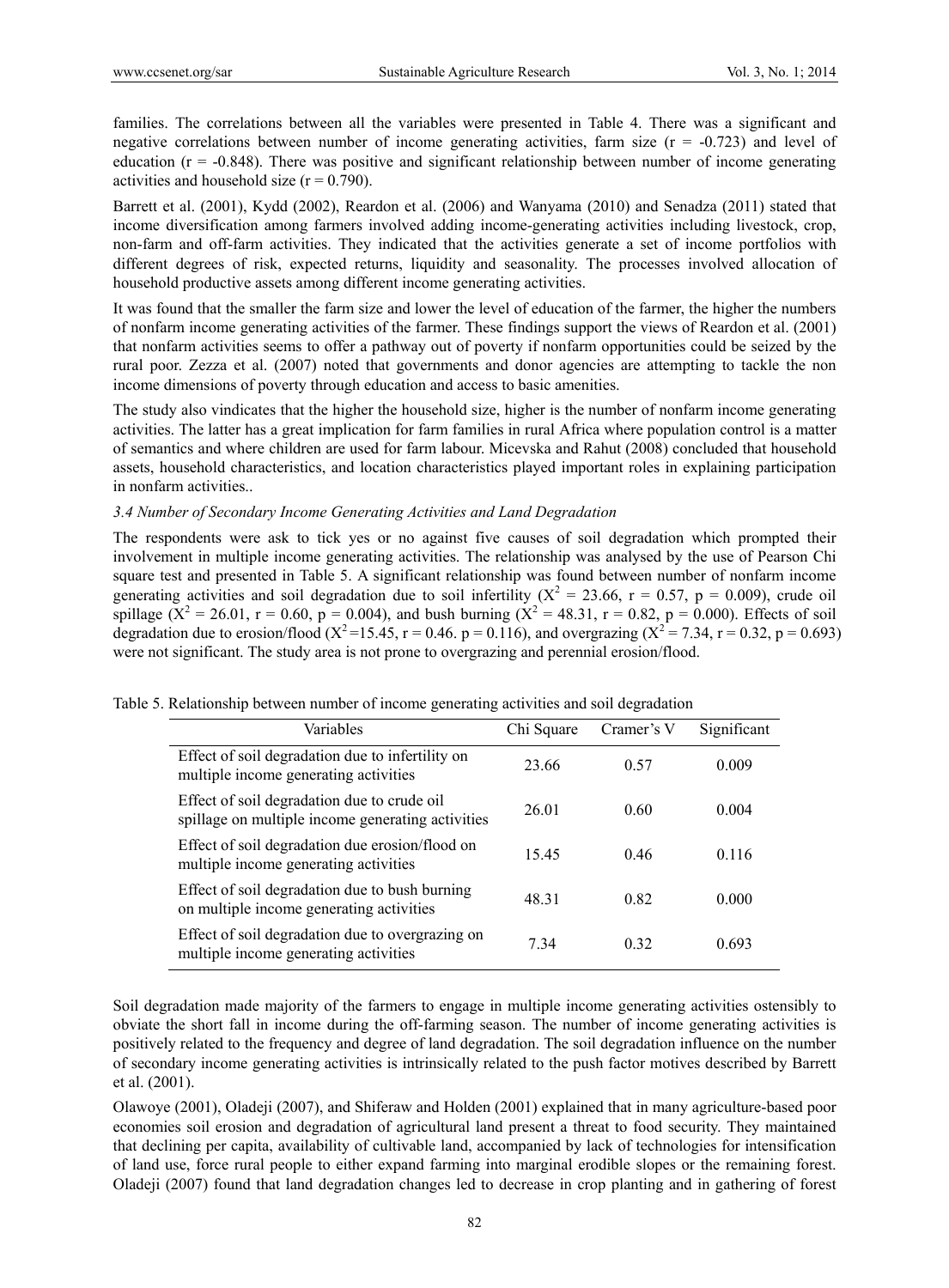products. However he found that petty trading usually increase where there was land degradation. Reich et al. (2011) stated that land degradation has caused progressive decrease in the performance of the land. They maintained that where populations were low shifting cultivation and transhumance pastorals were able to circumvent declining productivity. They noted that with the increasing population these practices were no longer possible.

#### **4. Conclusion and Recommendation**

Previous studies merely highlighted the involvement of farmers in nonfarm income generating activities without establishing the relationship between the number and demographic characteristics. This study established linearism between number of income generating activities and demographic characteristics of the respondents. The demographic factors which influence the number of income generating activities were level of education, farm size and household size. There was a significant relationship between number of income generating activities and some soil degradation factors namely soil infertility, crude oil spillage and bush burning. Similar studies should be conducted in other parts of the country for the purposes of collating and harnessing the nonfarm income generating activities for the socio-economic well-being of the rural farm families. The characteristically small farm size made many of the farmers to engage in nonfarm activities. The way out of the vicious cycle of poverty among rural farmers in the study area is to increase the scale of production of both primary and secondary income generating activities.

#### **References**

Akinsanmi, O. (1994). *Senior Secondary Agricultural Science.* London: Longman

- Barrett, C. B., Reardon, T., & Webb, P. (2001). Nonfarm Income Diversification and Household Livelihood Strategies in Rural Africa: Concepts, Dynamics, and Policy Implication. *Working Paper*, Cornell University, Ithaca New York: Center for the Study of Inequality.
- Carletto, G., Covarrubias, K., Davis, B., Krausova, M., Stamoulis, K., Winters, P., & Zezza, A. (2007). Rural Income Generating Activities in Developing Countries. *Journal of Agricultural and Development Economics, 4*(1), 146-193.
- Davis, J. (2004). *The Rural Non-farm Economy, Livelihoods and their Diversification: Issues and Options.*  Chatham, UK: Natural Resource Institute.
- Khan, M. H. (2001). Rural Poverty in Developing Countries: Implications for Public Policy. *Economic Issues,* No. 2. Washington DC: International Monetary Fund. http://dx.doi.org/10.5089/9781589060067.051
- Khandker, R. S., Khan, Z., & Khalily, B. (1995). Sustainability of a Government Targeted. Credit Program: Evidence from Bangladesh. *World Bank Discussion Papers.* Washington D. C.: The World Bank. http://dx.doi.org/10.1596/0-8213-3516-2
- Kydd, J. (2002). Agriculture and Rural Livelihoods: Is Globalization Opening or Blocking Paths Out of Rural Poverty? Agricultural Research and Extension Network, Network Paper 121.
- Lanjouw, J. O., & Lanjouw, P. (2001). The Rural Non-Farm Sector: Issues and Evidence from Developing Countries. *Agricultural Economics, 26*(1), 1-23. http://dx.doi.org/10.1111/j.1574-0862.2001.tb00051.x
- Lanjouw, P., & Feder, G. (2001). *Rural Non-farm Activities and Rural Development: from Experience Towards Strategy*. Rural Development Strategy Background Pape*r* Washington, DC: The World Bank.
- Meludu, N. T., Ifie, L. A., Akinbile, I, & Adekoya, E. A. (1999). The Role ofWomen in Sustainable Food Security in Nigeria: A Case of Udu local Government Area of Delta State. *Journal of Sustainable Agriculture, 15*(1), 87-97. http://dx.doi.org/10.1300/J064v15n01\_08
- Micevska, M., & Rahut, D. B. (2008). Rural Nonfarm Employment and Incomes in the Himilayas. *Working Paper* No. 205. New Dehli: Indian Council for Research on International Development.
- Okoye, C. U. (1995). The Rural Economy and Community Banking in Nigeria. In E. C. Eboh, C. U. Okoye & D. Ayichi (Eds.), *Rural Development in Nigeria: Concepts, Processes and Prospects* (pp. 200-215)*.* Enugu: Auto-Century Publishing Company.
- Oladeji, J. O. (2007). Effect of Land Degradation on Income Generating Activities of Farmers in Imo State, Nigeria. *Journal of Economics and Rural Development, 16*(1), 93-106.
- Oladeji, J. O., Olujide, M. G., & Oyesola, O. B. (2006). Income Generating Activities of Fulani Women in Iseyin Local Government Area of Oyo State. *Studies of Tribes and Tribals, 4*(2), 117-121.